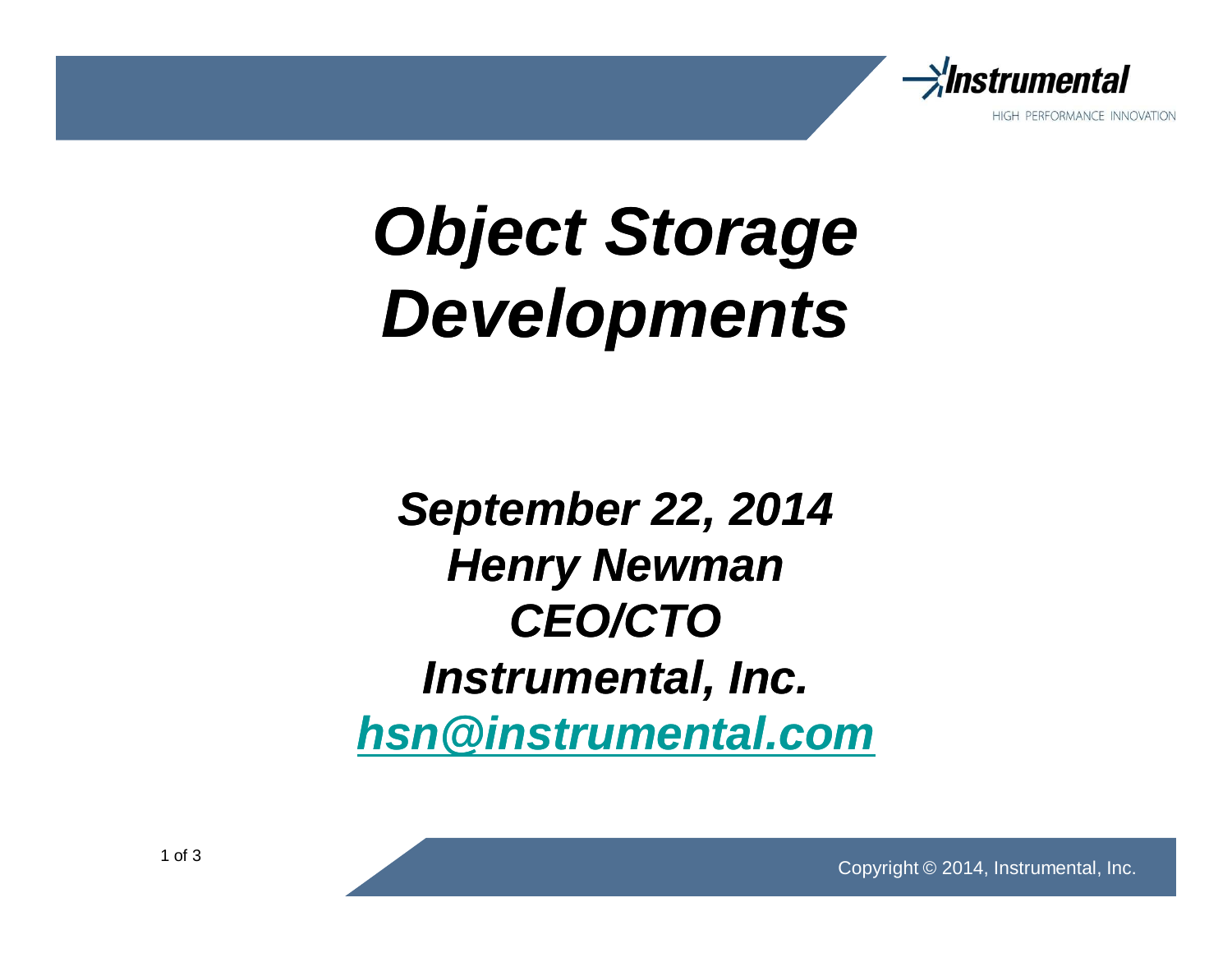## **What has been missing**



- Since the dawn of the 1<sup>st</sup> file system over 40 years ago file systems manage both access and allocation of storage
	- Access function is really authentication of what you can read and write much of which is really an OS function
	- Allocation function has been done by file systems as storage is addressed by blocks in the disk drive
- If allocation could be done at the disk drive then allocation could be made more intelligent
- The disk drive can know its topology better than a file system on a server